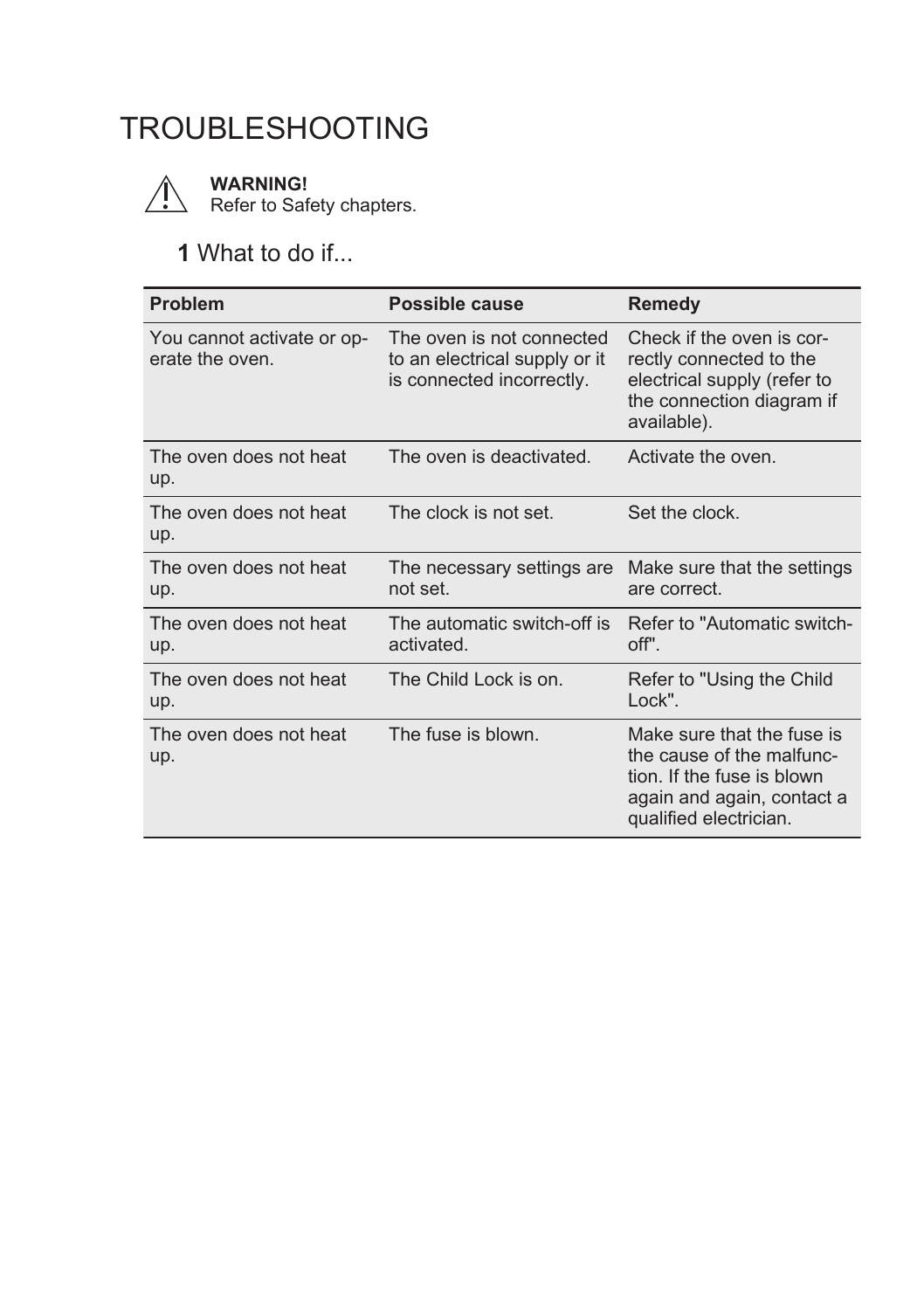| Problem                                                                        | Possible cause                                                                                                    | <b>Remedy</b>                                                                                                                                                                                                                   |
|--------------------------------------------------------------------------------|-------------------------------------------------------------------------------------------------------------------|---------------------------------------------------------------------------------------------------------------------------------------------------------------------------------------------------------------------------------|
| The lamp does not oper-<br>ate.                                                | The lamp is defective.                                                                                            | Replace the lamp.                                                                                                                                                                                                               |
| It takes too long to cook<br>the dishes or they cook too<br>quickly.           | The temperature is too low<br>or too high.                                                                        | Adjust the temperature if<br>necessary. Follow the ad-<br>vice in the user manual.                                                                                                                                              |
| Steam and condensation<br>settle on the food and in<br>the cavity of the oven. | You left the dish in the<br>oven for too long.                                                                    | Do not leave the dishes in<br>the oven for longer than 15<br>- 20 minutes after the<br>cooking process ends.                                                                                                                    |
| The display shows "C3".                                                        | The cleaning function does<br>not operate. You did not<br>fully close the door, or the<br>door lock is defective. | Fully close the door.                                                                                                                                                                                                           |
| The display shows "F102".                                                      | You did not fully close<br>the door.<br>The door lock is defec-<br>$\bullet$<br>tive.                             | Fully close the door.<br>Deactivate the oven<br>with the house fuse or<br>the safety switch in the<br>fuse box and activate it<br>again.<br>If the display shows<br>"F102" again, contact<br>the Customer Care De-<br>partment. |
| The display shows an error<br>code that is not in this ta-<br>ble.             | There is an electrical fault.                                                                                     | Deactivate the oven<br>with the house fuse or<br>the safety switch in the<br>fuse box and activate it<br>again.<br>If the display shows the<br>error code again, con-<br>tact the Customer Care<br>Department.                  |